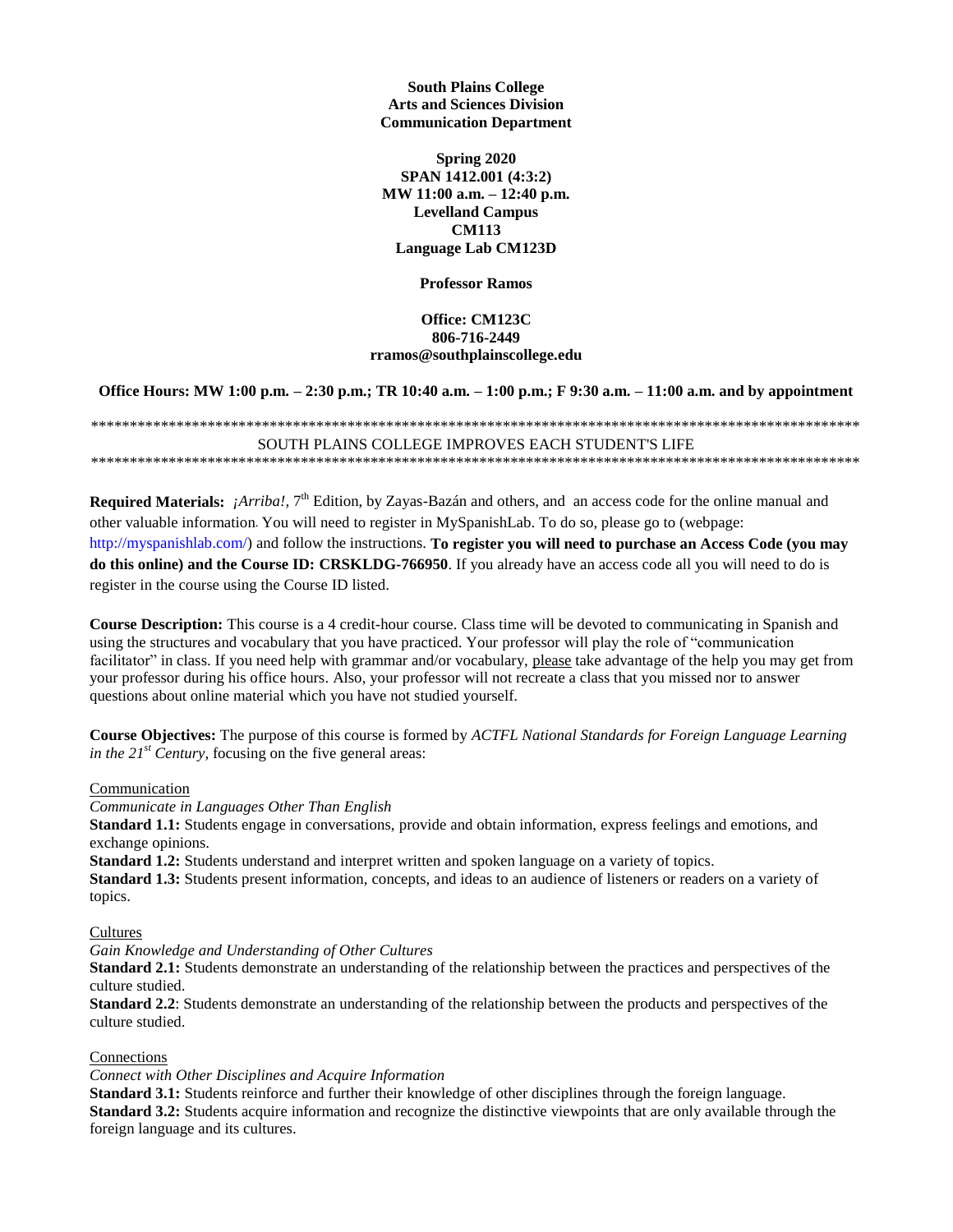# 2

#### Comparisons

*Develop Insight into the Nature of Language and Culture*

**Standard 4.1:** Students demonstrate understanding of the nature of language through comparisons of the language studied and their own.

**Standard 4.2:** Students demonstrate understanding of the concept of culture through comparisons of the cultures studied and their own.

#### Communities

*Participate in Multilingual Communities at Home & Around the World*

**Standard 5.1:** Students use the language both within and beyond the school setting.

**Standard 5.2:** Students show evidence of becoming life-long learners by using the language for personal enjoyment and enrichment.

**Learning Outcomes:** Upon successful completion of this course, students will:

1. Engage in conversations using level-appropriate grammatical structures including narrating events that take place in the past.

2. Demonstrate understanding of level-appropriate spoken Spanish produced by Spanish speakers of diverse origins.

3. Write simple to moderately complex sentences using level-appropriate grammatical structures and organize them into cohesive paragraphs.

4. Read and comprehend level-appropriate authentic texts.

5. Identify and discuss traditions, customs and values of the Hispanic world.

6. Compare and contrast the traditions, customs and values of the Hispanic world with characteristics of their own culture.

#### **COURSE REQUIREMENTS AND POLICIES**

**Spanish 1412 uses Spanish as the medium of teaching.** S**tudents are encouraged to interact with their peers and the professor in Spanish.** This method is highly effective. Research has proven that this is the best way to study a second language. You can only learn it by practicing it sufficiently and using it for real communication, so that you can develop your own communicative ability.

Students will be given the opportunity to ask questions during class in English. This is will be done under the discretion of your professor. This is the only time students will be permitted to speak English. Once the class has been instructed to speak only in Spanish, students are expected to do so. Please do not worry about making mistakes; we are all here to learn.

**Assignments:** Assignments will include MySpanishLab activities, textbook activities, and supplementary handouts designed to stimulate and reinforce foreign language acquisition. Please prepare your assignments carefully and expect to participate in class.

**Grading:** It is essential that students regularly do *both* the online course components *and* participate in class activities.

The scores for all graded work are distributed as follows:

| Participation/Quizzes | $9/8@10$ points   | 10% |
|-----------------------|-------------------|-----|
| Online                | $4@100$ points    | 20% |
| A conversar           | $4@15$ points     | 15% |
| A escribir            | 3@50 points       | 15% |
| <b>Chapter Exams</b>  | $4@100$ points    | 20% |
| Written Final Exam    | $2 \t@100$ points | 20% |
| Oral Final Exam       |                   |     |

Course grades will be assigned on the basis of weighted course average:

| $A: 90$ and above | <b>B</b> : $80 - 89.99$ | *A 'C' or better is required in the course to |
|-------------------|-------------------------|-----------------------------------------------|
| $C: 70 - 79.99*$  | <b>D</b> : $60 - 69.99$ | continue to the next level at SPC.            |

**F**: below 60

**Please Note:** Grades or averages cannot be sent via e-mail or over the telephone. If at any time you would like to know your grades or class average please see your professor during his office hours.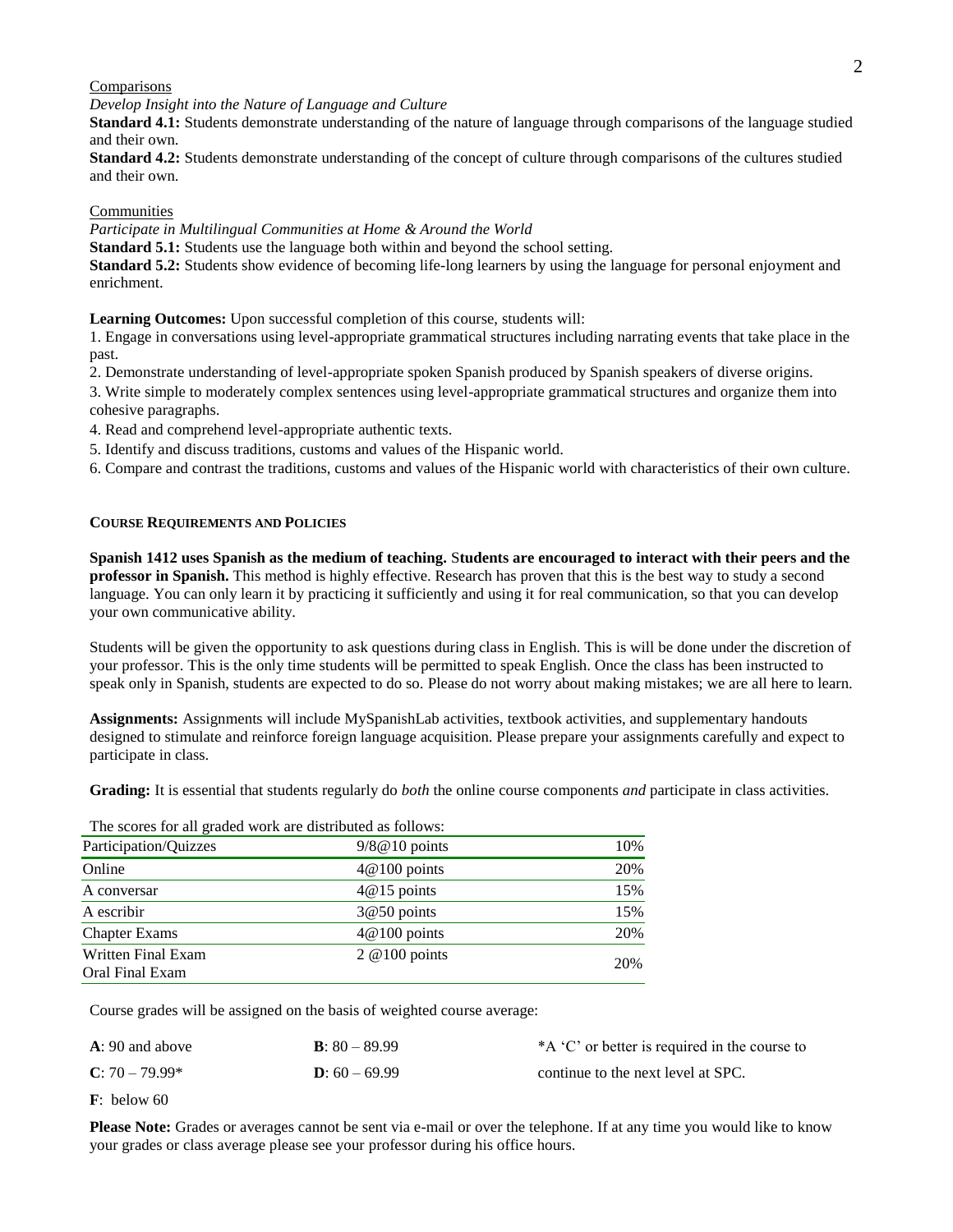**Participation Points:** Participation in class activities will be assessed on a weekly basis; nine total. Class participation grades are intended to assess the quality and quantity of your class participation, as well as your collaborative attitude during class. **If you are absent on the day the class completes the form or you leave early, you will receive a zero for the Participation Points of the week. The forms will be completed during the last five (5) minutes of class.**

**Online Assignments:** MySpanishLab (MSL) is the online platform of the course. It contains pronunciation activities, interactive vocabulary and grammar presentations and tutorials.

This computer-enhanced course offers the following advantages to you as you learn Spanish:

- **Self-pacing.** You can take the time you need to do the online portion of the course as long as you complete the assignments before the deadlines. We will spend time in the language lab (CM123D), and any assignments you do not complete in the allotted time can be completed by 11:59 p.m. on the due date.
- **Immediate feedback.** The computer grades your electronic homework exercises instantly, tells you which items or activities are wrong, and helps you to learn by making suggestions on what to study before attempting the exercise again.
- The program is designed so you can attempt the exercises/activities **three** times and the average of the three attempts will be recorded.
- Easy access. You can do your online assignments from any computer that accesses the internet through a reliable internet browser such as Internet Explorer (PC users) or Safari (Mac users).

For each activity, you will receive a grade based on the accuracy of **your performance**. You will be allowed **three** (**3**) attempts to complete each activity. The score will be based on the average your three attempts. Note that **spelling**, **punctuation**, and **accent marks** will signal a difference in your performance, as will proper vocabulary and sentence structure. Online activities are due **at 11:59 pm**. After that time, homework will **not** be accepted. The grade recorded in the gradebook will be the average of the activities per chapter.

It is your responsibility to complete and submit your online assignments by the due dates. "I forgot," "I didn't notice" or any technical problems with your personal computer or Internet provider are not valid excuses for not presenting homework, and your online assignment grade will suffer. Homework not submitted or submitted late will be recorded as a zero.

Note: Time spent in the lab is class time and attendance is required.

**Quizzes:** There will be eight quizzes during the semester. The quizzes will be administered during the first ten minutes of the class session. If you are late and the quiz has been given, you will earn a zero for the missed quiz. The due dates and the information to be assessed can be found on the Course Calendar.

**A Conversar:** These are in-class oral activities. You will have access to the *A conversar* activity on MSL in the folder titled *A conversar*. You will download the handout and complete your preparation at home and submit it on the day of the scheduled activity; this will be part of your *A conversar* grade. On the scheduled day you will spend at least 15 minutes speaking with one of your classmates in Spanish. This activity will be evaluated based on how well you are prepared and the amount and the quality of your participation. The rubric for the *A conversar* evaluation can be found in the *A conversar* folder as well. You will find this folder under the tab titled *Course Materials* on MSL.

Note: Your preparation must be submitted on notebook paper on the due date in order to receive credit.

**A Escribir:** These activities consist of a composition and a revision of that composition. The composition is worth 36 points and the revision is worth 14 points. The preparations for these activities are in the textbook. The page numbers are listed in the Course Calendar. You will write your composition during the first twenty minutes of class. Be on time.

**Chapter Exams:** There will be four chapter exams; chapters 5, 6, 7 and 8. The exams will be computer-based and will be taken in the language lab on the due date. You will find the study guide in the *Chapter Exams* folder. You will find this folder under the tab titled *Course Materials* on MSL.

**Written Final Exam:** The exam will be comprehensive and will consist of the information covered in chapters 5, 6, 7 and 8, and will be administered on Wednesday, April 29, 2020; during class time. The exam will be divided in 5 parts: Listening Comprehension, Vocabulary, Grammar, Reading Comprehension, and a Composition. The exam may not be taken early. You can find the study guide in the *Final Exams* folder. You will find this folder under the tab titled *Course Materials* on MSL.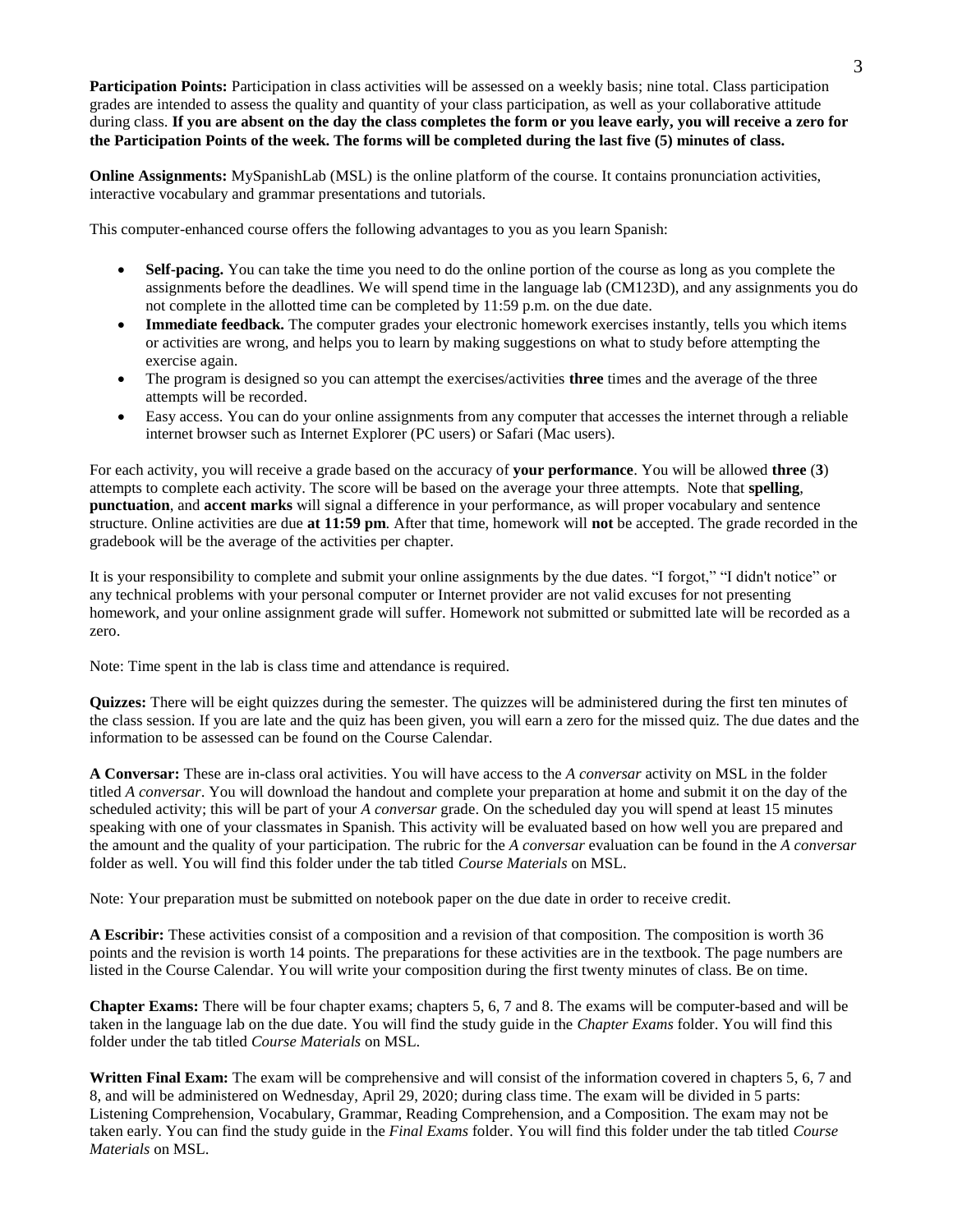**Oral Final Exam:** The exam will be comprehensive and will consist of the information covered in the chapters 5, 6, 7 and 8, and will be administered on Monday, May 4, 2020; 11:30 a.m. – 12:15 p.m. You will find the study guide in the *Final Exams* folder. You will find this folder under the tab titled *Course Materials* on MSL. The exam may not be taken early.

**Course Calendar:** All of the assignments, quizzes, exams and due dates for the class are listed. Please refer to the calendar daily. It is your responsibility to keep up with the due dates. You will also find the Course Calendar and the Syllabus on MSL in the folder *Class Syllabus and Course Calendar*.

#### **Specific Policies Regarding Missed Assignments, Make-up Work**

**Class Attendance Policy:** Students are expected to attend all classes in order to be successful in a course. The student may be administratively withdrawn from the course when absences become excessive as defined in the course syllabus. Any student who has **more than 4** unexcused absences in this course **will receive an automatic "F"**. The instructor may officially record the "F" at any time during the semester.

When an unavoidable reason for class absence arises, such as chronic illness, an official trip authorized by the college or an official activity, the instructor may permit the student to make up missed assignments. It is the student's responsibility to complete work missed within a reasonable period of time as determined by the instructor. Students are officially enrolled in all courses for which they pay tuition and fees. Should a student, for any reason, delay in reporting to a class after official enrollment, absences will be attributed to the student from the first class meeting.

Students, who enroll in a course but have "Never Attended" by the official census date, as reported by the faculty member, will be administratively dropped by the Office of Admissions and Records. A student who does not meet the attendance requirements of a class as stated in the course syllabus and does not officially withdraw from that course by the official census date of the semester, may be administratively withdrawn from that course and receive a grade of "F".

Three tardies (less than fifteen minutes late) will constitute an absence. If you are more than fifteen minutes late, you will be counted absent. Attendance will be taken at the beginning of each class. It is the students' responsibility to sign the Attendance Sheet at the beginning of each class session for which he or she is in attendance. You are also expected to remain in class until the class is dismissed; this includes time spent in the lab. If you leave more than 15 minutes prior to the dismissal of class you will be counted absent. If you leave less than 15 minutes prior to the dismissal of class you will be counted tardy.

Please Note: If you are late to class, you will earn a zero for any missed assignments given during the time you were not in class. Also, if a student leaves prior to the dismissal of class, he/she will earn a zero for any assignments missed and will not be permitted to make up the assignments.

Excused absences for this policy are absences due to documented chronic illness, hospitalization, court appearances *(excluding actual jail time and/or arraignment during the semester)*, funerals for immediate family, official university travel and attendance at scheduled religious observances covered by Texas House Bill 256. **The original documentation to support the above stated absences must be presented to your professor during his office hours within two classdays**. Documentation **not** presented within two class-days will not be accepted resulting in an absence, and missed assignments will not be accepted. The documentation will be verified.

Absence due to religious observance: Texas House Bill 256 requires institutions of higher education to excuse a student from attending classes or other required activities, including examinations, for the observance of a religious holy day. The student shall also be excused for time necessary to travel.

Any assignments that a student may make up because of an excused absence will have to be done so within two class-days upon the student's returns to class. If a student does not make up the missed assignments within the time given he or she will receive a zero for the assignments.

If your circumstances will prevent you from meeting the attendance requirements of this course, it is certainly an option to consider withdrawing and re-enrolling at a later time when your schedule is conducive to **attending class, arriving on time and remaining the duration of class.**

Note: Thursday, April 23, 2020, is the last day to withdraw from the course.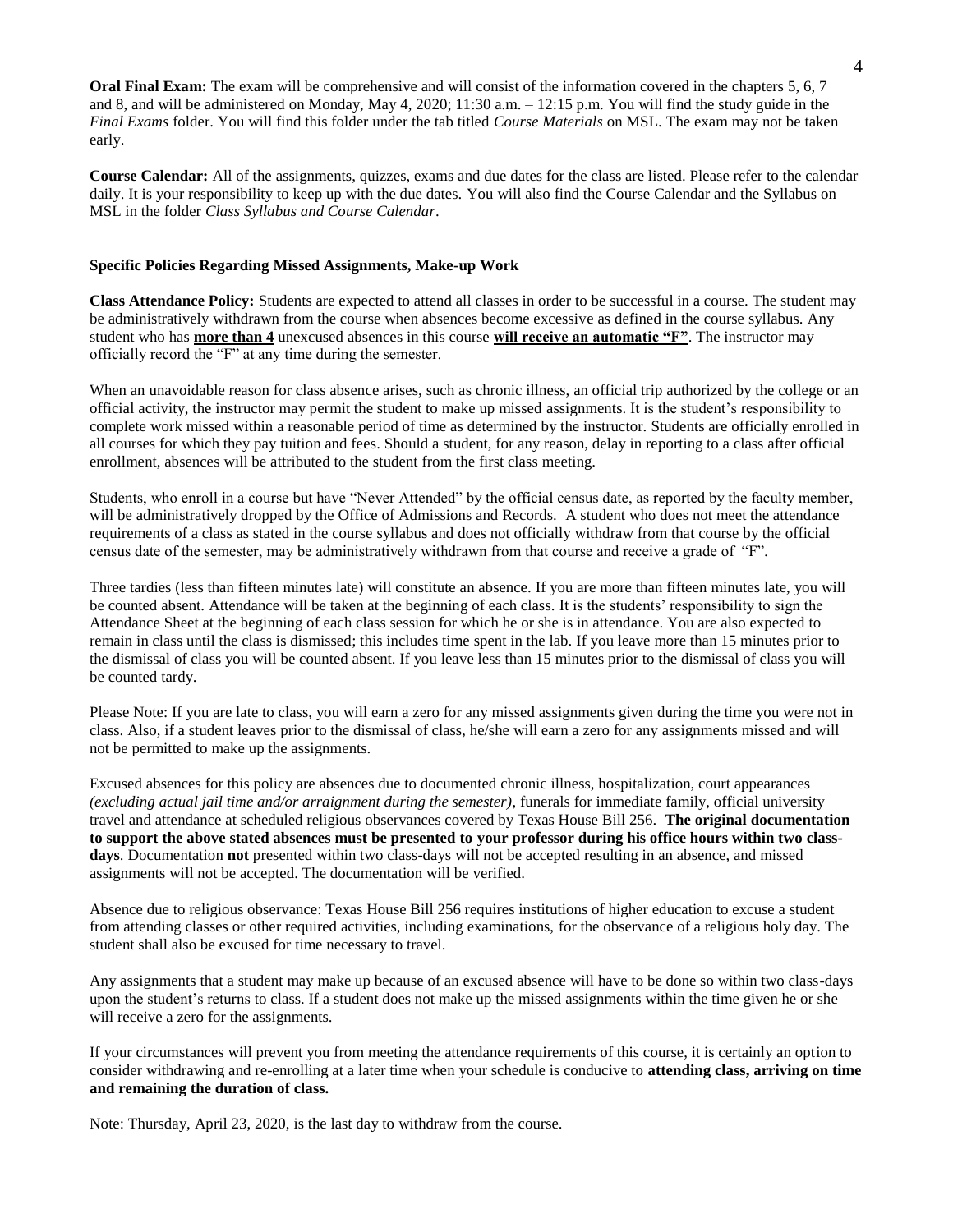**Plagiarism and Cheating:** Students are expected to do their own work on all projects, quizzes, assignments, examinations, and papers. Failure to comply with this policy will result in an 'F' for the assignment and can result in an 'F' for the course if circumstances warrant.

Plagiarism violations include, but are not limited to, the following:

1. Turning in a paper that has been purchased, borrowed, or downloaded from another student, an online term paper site, or a mail order term paper mill;

2. Cutting and pasting together information from books, articles, other papers, or online sites without providing proper documentation;

3. Using direct quotations (three or more words) from a source without showing them to be direct quotations and citing them; or

4. Missing in-text citations.

Cheating violations include, but are not limited to, the following:

1. Obtaining an examination by stealing or collusion;

2. Discovering the content of an examination before it is given;

3. Using an unauthorized source of information (notes, textbook, text messaging, internet, apps) during an examination, quiz, or homework assignment;

4. Entering an office or building to obtain unfair advantage;

5. Taking an examination for another;

6. Altering grade records;

7. Copying another's work during an examination or on a homework assignment;

8. Rewriting another student's work in Peer Editing so that the writing is no longer the original student's;

9. Taking pictures of a test, test answers, or someone else's paper.

Note: The use of online translators is not permitted in or outside of class.

**Student Code of Conduct Policy:** Any successful learning experience requires mutual respect on the part of the student and the instructor. Neither instructor nor student should be subject to others' behavior that is rude, disruptive, intimidating, aggressive, or demeaning. Student conduct that disrupts the learning process or is deemed disrespectful or threatening shall not be tolerated and may lead to disciplinary action and/or removal from class. The following are examples of inappropriate behavior in the classroom:

| Speaking English without permission | Overt and covert inattentiveness | Use of cell phone |
|-------------------------------------|----------------------------------|-------------------|
| Making offensive remarks            | Making unnecessary jokes         | during class      |

Please Note: If after a clear warning, the student continues to repeat inappropriate behavior in the classroom, he or she will be asked to leave the class, and will be expected to speak with his or her professor during his office hours concerning the misbehavior before he or she is allowed to return to class.

Note: If you need to leave your phone on because of an emergency, please speak with your professor before class begins.

**Diversity Statement:** In this class, the instructor will establish and support an environment that values and nurtures individual and group differences and encourages engagement and interaction. Understanding and respecting multiple experiences and perspectives will serve to challenge and stimulate all of us to learn about others, about the larger world and about ourselves. By promoting diversity and intellectual exchange, we will not only mirror society as it is, but also model society as it should and can be.

**Disability Statement:** Students with disabilities, including but not limited to physical, psychiatric, or learning disabilities, who wish to request accommodations in this class should notify the Disability Services Office early in the semester so that the appropriate arrangements may be made. In accordance with federal law, a student requesting accommodations must provide acceptable documentation of his/her disability to the Disability Services Office. For more information, call or visit the Disability Services Office at Levelland (Student Health & Wellness Office) 806-716-2577, Reese Center (Building 8) 806-716-4675, or Plainview Center (Main Office) 806-716-4302 or 806-296-9611.

Note: Please present the Letter of Accommodations to your professor during his office hours.

**Nondiscrimination Policy:** South Plains College does not discriminate on the basis of race, color, national origin, sex, disability or age in its programs and activities. The following person has been designated to handle inquiries regarding the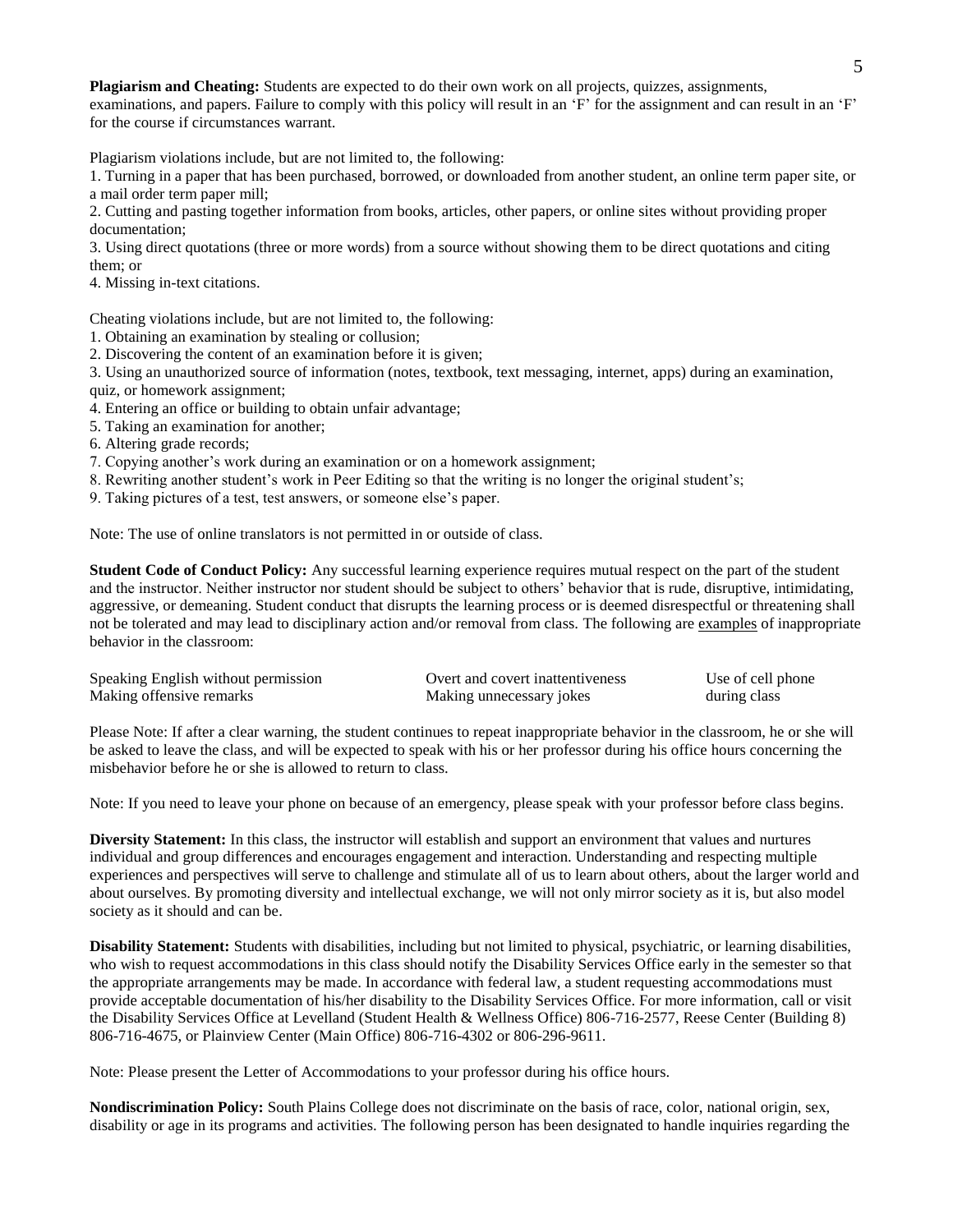nondiscrimination policies: Vice President for Student Affairs, South Plains College -1401 College Avenue, Box 5, Levelland, TX 79336, 806-716-2360.

**Title IX Pregnancy Accommodations Statement:** If you are pregnant, or have given birth within six months, under Title IX you have a right to reasonable accommodations to help continue your education. To activate accommodations you must submit a Title IX pregnancy accommodations request, along with specific medical documentation, to the Director of Health and Wellness. Once approved, notification will be sent to you the student and instructors. It is the student's responsibility to work with the instructor to arrange accommodations. Contact the Director of Health and Wellness at 806-716-2362 or email [cgilster@southplainscollege.edu](mailto:cgilster@southplainscollege.edu) for assistance.

**Student Use of Personal Technology:** You will be able to use your personal devices, not a phone, to access MySpanishLab website for use of the *e*Text. If you open other websites without the permission of your professor, you will no longer be permitted to use your personal device during class and will be required to purchase a hardcover textbook. No personal electronic devices should be used during quizzes, examinations or other testing or assessment situations. Authorized devices meant to be adaptive or assistive in nature, and which are incorporated as part of a documented disability or medical condition, are exempt from this policy.

Note: Because of safety reasons, you will not be permitted to charge your personal devices during class.

**Veterans Assistance:** Military Programs [\(www.mvp.ttu.edu\)](http://www.mvp.ttu.edu/), Veterans Resource Coordination Group [\(www.vrcg.org\)](http://www.vrcg.org/), and Lubbock Veterans Center (748-7202).

**Campus Concealed Carry:** Texas Senate Bill - 11 (Government Code 411.2031, et al.) authorizes the carrying of a concealed handgun in South Plains College buildings only by persons who have been issued and are in possession of a Texas License to Carry a Handgun. Qualified law enforcement officers or those who are otherwise authorized to carry a concealed handgun in the State of Texas are also permitted to do so. Pursuant to Penal Code (PC) 46.035 and South Plains College policy, license holders may not carry a concealed handgun in restricted locations. For a list of locations and Frequently Asked Questions, please refer to the Campus Carry page at: <http://www.southplainscollege.edu/campuscarry.php>

Pursuant to PC 46.035, the open carrying of handguns is prohibited on all South Plains College campuses. Report violations to the College Police Department at 806-716-2396 or 9-1-1.

**Closure of College or Cancelation of Classes:** In the event that classes are cancelled or delayed due to inclement weather, please follow the instructions communicated by South Plains College.

**Extra Credit Policy:** There will be no extra credit options in this course.

**If needed, revisions to the class syllabus and/or any of the course calendars may be made.**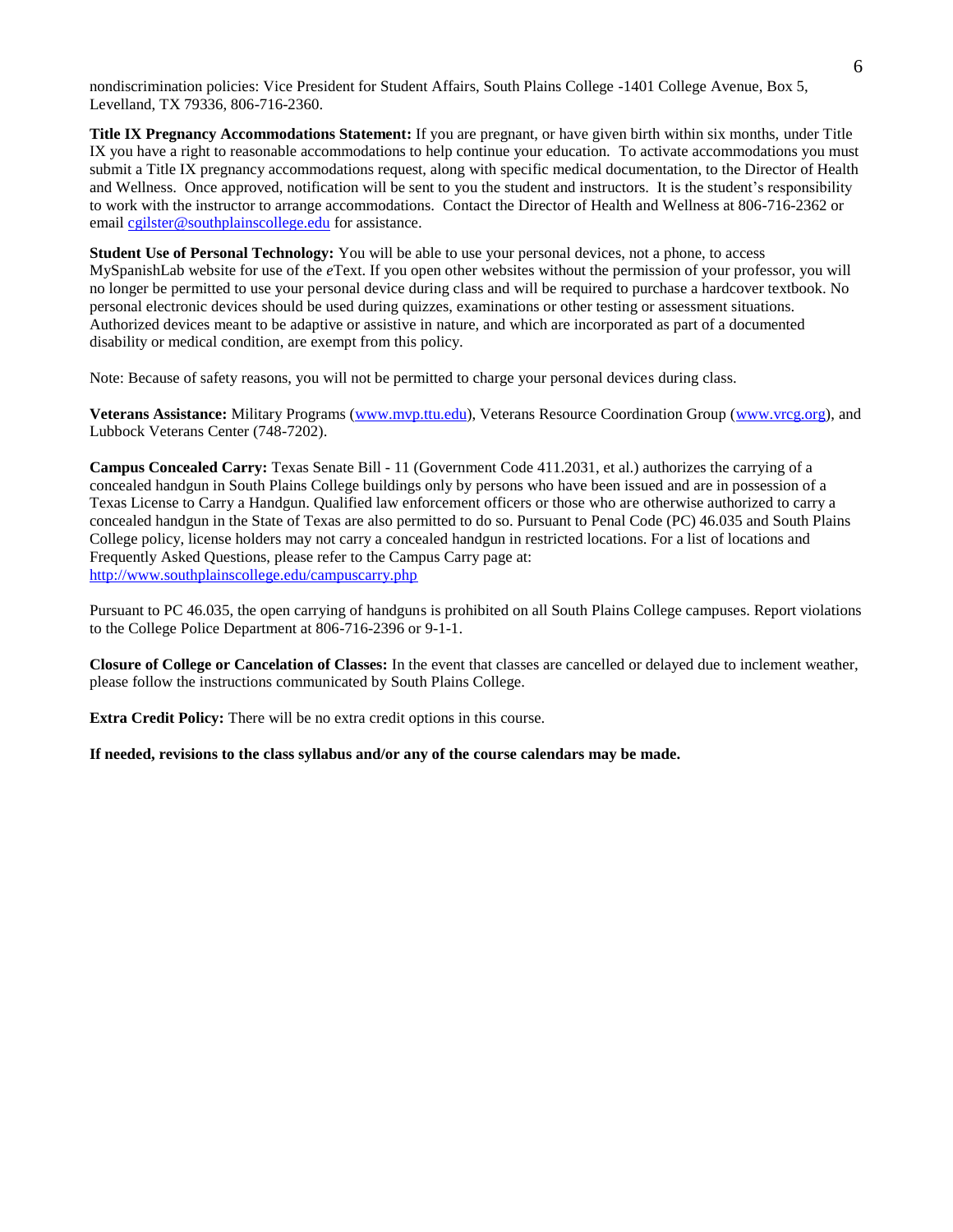# **Spanish 1412.001 MW 11:00 a.m. – 12:40 a.m. Course Calendar Spring 2020**

*e***Text:** Electronic Textbook (See MySpanishLab at [http://myspanishlab.com/\)](http://myspanishlab.com/)

**MSL:** MySpanishLab

**¡OJO!** Some of the assignments in the book have more than one activity (e.g., Paso 1, Paso 2). If a specific activity is not assigned, you should complete all of them on a given assignment.

\*Please skip lines for the activities that are written on notebook paper (*hoja de papel*), and write the number of the activity (e.g., 5-1).

#### **Capítulo 5: ¿Cómo pasas el día?**

**Learning Outcomes** 

- Talk about personal care items and routines
- Describing your daily routine and feelings, and make comparisons
- Compare opinions about ecotourism, and learn about a ska-rock fusion band from Panama
- Talk about home and household chores
- Describe superlative qualities and actions in progress
- Ask and answer questions to clarify information
- Identify and research some important cultural aspects of Costa Rica, Nicaragua and Panama
- **•** Trigger background knowledge to understand text
- Know your audience

| <b>DATE</b>           | <b>Online coursework</b><br>(Due by 11:59 p.m.) | <b>Arriba activities</b><br>(Due the following class | <b>PRÁCTICA COMUNICATIVA</b><br>(In-class activities.) |
|-----------------------|-------------------------------------------------|------------------------------------------------------|--------------------------------------------------------|
| Week 1                |                                                 | day.)                                                | Overview of the course                                 |
|                       |                                                 |                                                      | MySpanishLab                                           |
|                       |                                                 |                                                      | Begin Chapter 5                                        |
| Mon.,                 |                                                 |                                                      |                                                        |
| Jan. $13th$           |                                                 |                                                      |                                                        |
| Tues.,                | <b>Grammar Tutorials: Reflexive Pronoun</b>     | Estudia página 149                                   |                                                        |
| Jan. 14 <sup>th</sup> | Forms; Placement of Reflexive                   |                                                      |                                                        |
|                       | Pronouns                                        | Lee páginas 148 y 152-153                            |                                                        |
|                       | 05-01, 05-03, 05-13                             | $5-4$                                                |                                                        |
|                       | $e$ Text 5-2                                    |                                                      |                                                        |
| Weds.,                | Grammar Tutorial: Reciprocal                    |                                                      | Chapter 5                                              |
| Jan. $15^{\text{th}}$ | Constructions                                   |                                                      |                                                        |
|                       | 05-05, 05-06, 05-08                             |                                                      |                                                        |
|                       | eText 5-7, 5-8                                  |                                                      |                                                        |
| Thurs.,               | <b>Grammar Tutorials: Comparing things</b>      | Lee páginas 156-157                                  |                                                        |
| Jan. $16^{th}$        | that are equal; Comparing things that           |                                                      |                                                        |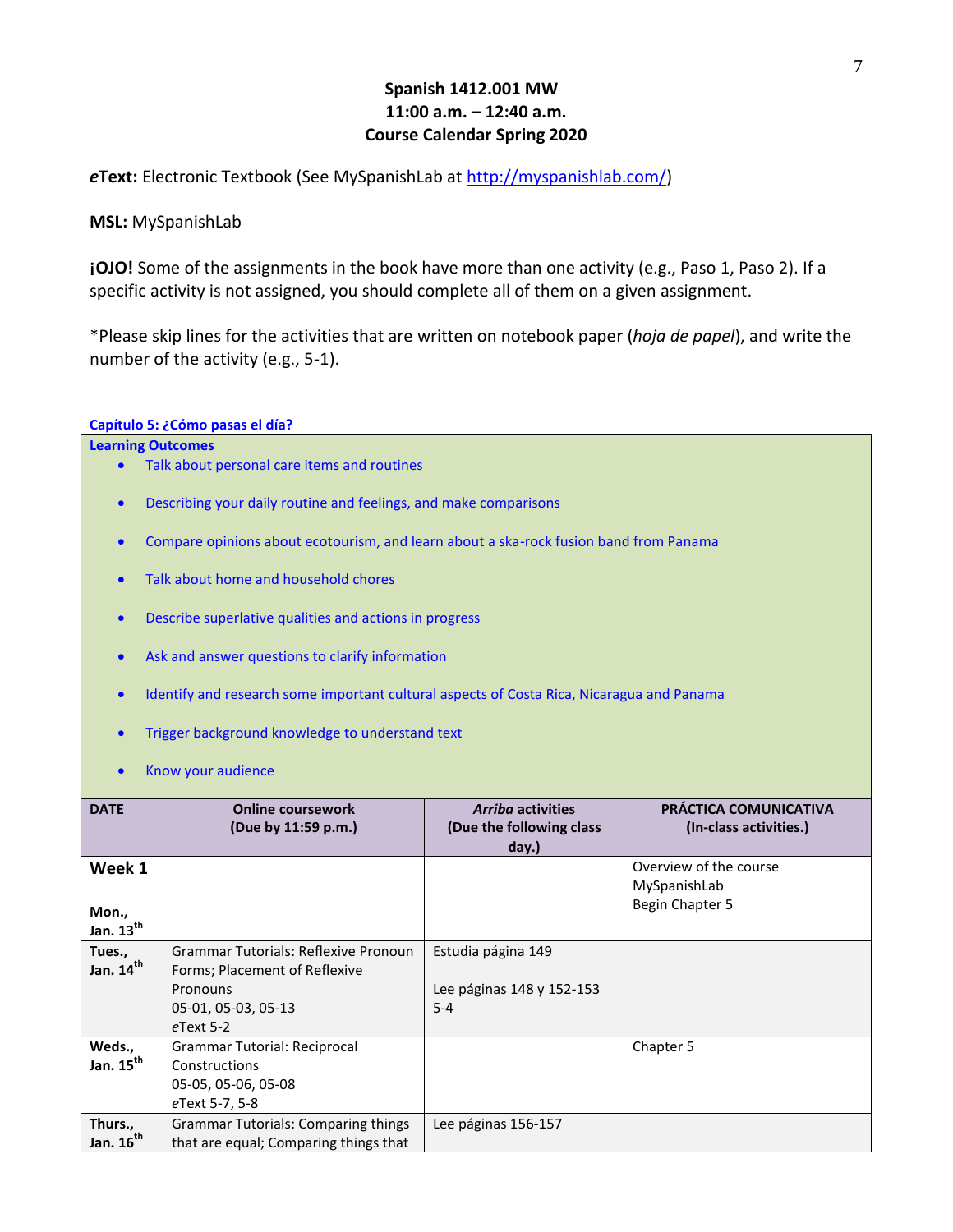|                                 | are unequal<br>05-09, 05-11<br>eText 5-12, 5-13                                                                                                                                     |                                                                                                                             |                                                                 |
|---------------------------------|-------------------------------------------------------------------------------------------------------------------------------------------------------------------------------------|-----------------------------------------------------------------------------------------------------------------------------|-----------------------------------------------------------------|
|                                 |                                                                                                                                                                                     |                                                                                                                             |                                                                 |
| Fri.,<br>Jan. 17 <sup>th</sup>  |                                                                                                                                                                                     |                                                                                                                             |                                                                 |
| <b>DATE</b>                     | <b>Online coursework</b><br>(Due by 11:59 p.m.)                                                                                                                                     | <b>Arriba activities</b><br>(Due the following class<br>day.)                                                               | PRÁCTICA COMUNICATIVA<br>(In-class activities.)                 |
| Week 2                          | <b>Martin Luther King Holiday</b>                                                                                                                                                   | <b>Martin Luther King</b>                                                                                                   | <b>Martin Luther King Holiday</b>                               |
| Mon.,<br>Jan. 20 <sup>th</sup>  |                                                                                                                                                                                     | <b>Holiday</b>                                                                                                              |                                                                 |
| Tues.,                          | 05-19, 05-20, 05-21                                                                                                                                                                 | Estudia página 165                                                                                                          |                                                                 |
| Jan. $21^{st}$                  | eText 5-22, 5-25<br>(Los quehaceres domésticos)                                                                                                                                     | $5 - 27$                                                                                                                    |                                                                 |
|                                 | <b>Grammar Tutorials: Superlatives</b><br>05-25, 05-26                                                                                                                              | Lee página 168                                                                                                              |                                                                 |
| Weds.,<br>Jan. 22nd             |                                                                                                                                                                                     |                                                                                                                             | Vocabulary & Verb Quiz 1 (p. 149)<br>First 10 minutes of class. |
|                                 |                                                                                                                                                                                     |                                                                                                                             | Los quehaceres domésticos<br>El superlativo                     |
| Thurs.,<br>Jan. 23rd            | Grammar Tutorials: Present Participle;<br>The Formation of the Present<br>Progressive; Use of the Present<br>Progressive<br>05-29, 05-30                                            | Lee páginas 170-171 (The<br>present progressive)                                                                            |                                                                 |
| Fri.,<br>Jan. 24 <sup>th</sup>  | Extra Practice: Reflexive Pronouns<br>Forms; Placement of Reflexive<br>Pronouns; Reciprocal Constructions<br>Extra Practice: Comparing things that<br>are equal and unequal; Más de |                                                                                                                             |                                                                 |
|                                 | (numbers); Superlatives                                                                                                                                                             |                                                                                                                             |                                                                 |
| <b>DATE</b>                     | <b>Online coursework</b><br>(Due by 11:59 p.m.)                                                                                                                                     | <b>Arriba activities</b><br>(Due the following class<br>day.)                                                               | PRÁCTICA COMUNICATIVA<br>(In-class activities.)                 |
| Week 3                          | Extra Practice: Formation of the                                                                                                                                                    |                                                                                                                             | Vocabulary & Verb Quiz 2 (p. 165)                               |
| Mon.,                           | Present Progressive; Use of the<br><b>Present Progressive</b>                                                                                                                       |                                                                                                                             | First 10 minutes of class.                                      |
| Jan. 27 <sup>th</sup>           |                                                                                                                                                                                     |                                                                                                                             | Presente progresivo<br>Los verbos reflexivos y recíprocos       |
| Tues.,<br>Jan. 28 <sup>th</sup> | eText 5-40<br>05-38, 05-39<br>(Nuestro mundo: Panoramas)                                                                                                                            | Práctica: Taller página 178,<br>5-48 Antes de escribir y Al<br>escribir (Preparation for A<br>escribir 1)<br>Lee página 174 |                                                                 |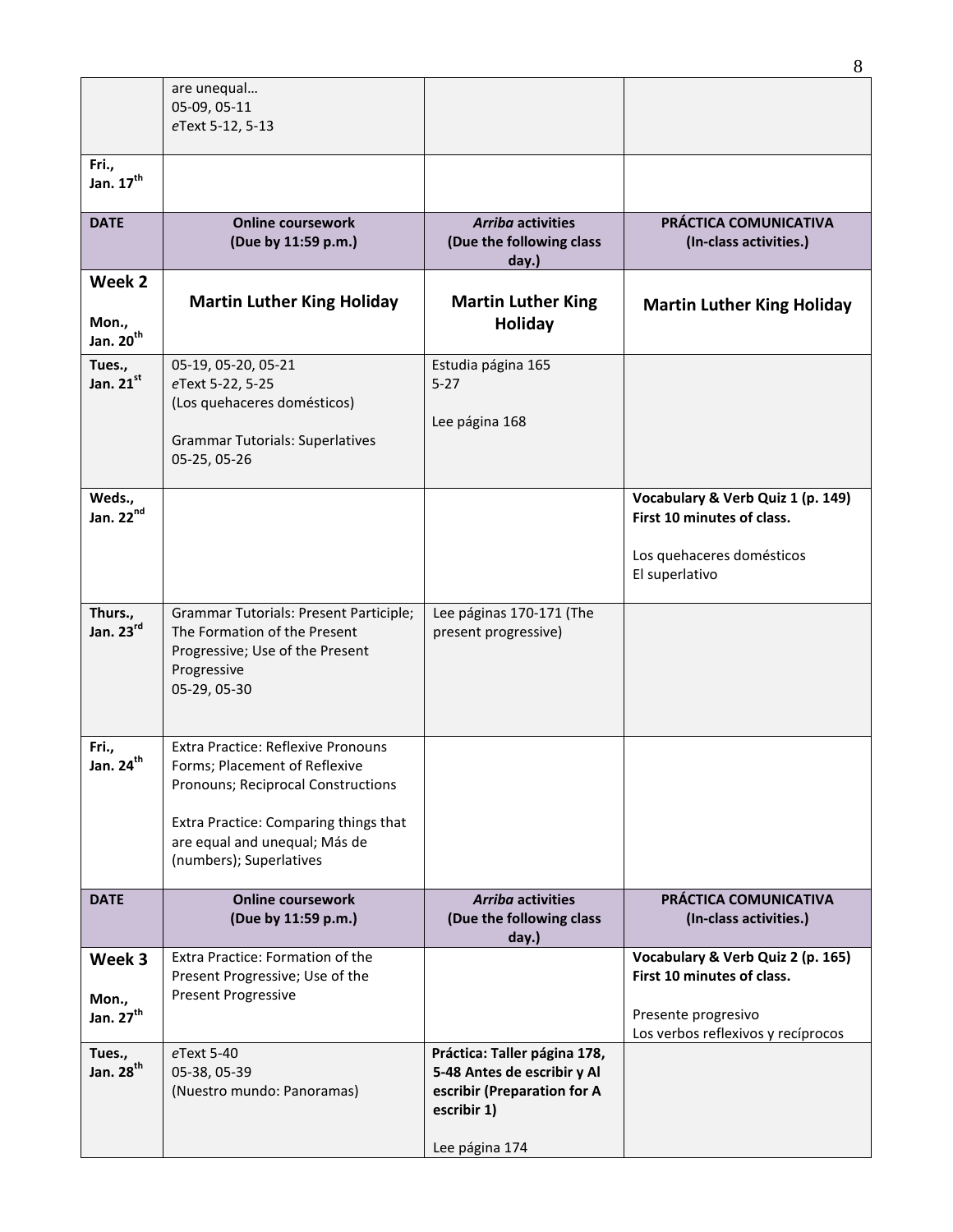|                                 | $5-40, 5-41$ |                                                 |
|---------------------------------|--------------|-------------------------------------------------|
| Weds.,<br>Jan. 29 <sup>th</sup> |              | A escribir 1 (First 20 minutes of<br>class.)    |
|                                 |              | <b>Examen Capítulo 5</b>                        |
|                                 |              | Cultura: Costa Rica, Nicaragua,<br>Panamá; 5-41 |

# **Capítulo 6: ¡Buen provecho!**

- **Learning Outcomes** 
	- Discussing foods and meals
	- Convey who benefits from an action, and express preferences
	- Learn about sustainable desert agriculture and a popular Chilean hip-hop artist
	- **•** Discuss cooking and recipes
	- Talk about events in the past, and how long ago an event happened
	- Watch and listen for specific information
	- Identify and research some important cultural aspects of Chile
	- Use genre and format to anticipate content
	- Add supporting details

| <b>DATE</b>                      | <b>Online coursework</b><br>(Due by 11:59 p.m.)                                                                                                               | <b>Arriba activities</b><br>(Due the following class<br>day.)                                                                                              | PRÁCTICA COMUNICATIVA<br>(In-class activities.)                                            |
|----------------------------------|---------------------------------------------------------------------------------------------------------------------------------------------------------------|------------------------------------------------------------------------------------------------------------------------------------------------------------|--------------------------------------------------------------------------------------------|
| Thurs.,<br>Jan. 30 <sup>th</sup> | <b>Grammar Tutorials: Indirect Object</b><br>Pronouns; Decir; Dar; Placement of<br>Indirect Object Pronouns<br>06-01<br>eText 6-7, 6-8<br>06-05, 06-06, 06-07 | Estudia página 183<br>Lee páginas 186-187<br>Lee pág. 190<br>6-15 Paso 1                                                                                   |                                                                                            |
| Fri.,<br>Jan. $31^{st}$          | <b>Grammar Tutorial &amp; Extra Practice:</b><br><b>Gustar and Similar Verbs</b><br>06-09, 06-10, 06-11<br>eText 6-12, 6-13                                   | A conversar 1: Capítulo 5<br>preparation can be found on<br>MSL. Your preparation must<br>be submitted on notebook<br>paper in order to receive<br>credit. |                                                                                            |
| <b>DATE</b>                      | <b>Online coursework</b><br>(Due by 11:59 p.m.)                                                                                                               | <b>Arriba activities</b><br>(Due the following class<br>day.)                                                                                              | PRÁCTICA COMUNICATIVA<br>(In-class activities.)                                            |
| Week 4<br>Mon.,<br>Feb. 3rd      | 06-13, 06-14, 06-17<br>06-19, 06-20, 06-21<br>eText 6-21, 6-23                                                                                                |                                                                                                                                                            | A conversar #1 (Capítulo 5)<br><b>Gustar and Similar Verbs</b><br>Indirect Object Pronouns |
| Tues.,<br>Feb. 4 <sup>th</sup>   | Grammar Tutorials: Preterit, Regular<br>Verbs in the Preterit; Hacer in Time<br>Expressions<br>06-24, 06-26<br>eText 6-26, 6-27 Paso 1, 6-28                  | Lee pág. 196<br>Estudia pág. 197<br>*6-22 Hoja de papel                                                                                                    |                                                                                            |
| Weds.,                           | <b>Grammar Tutorials: Spelling Changes</b>                                                                                                                    |                                                                                                                                                            | Vocabulary & Verb Quiz 3 (p. 183)                                                          |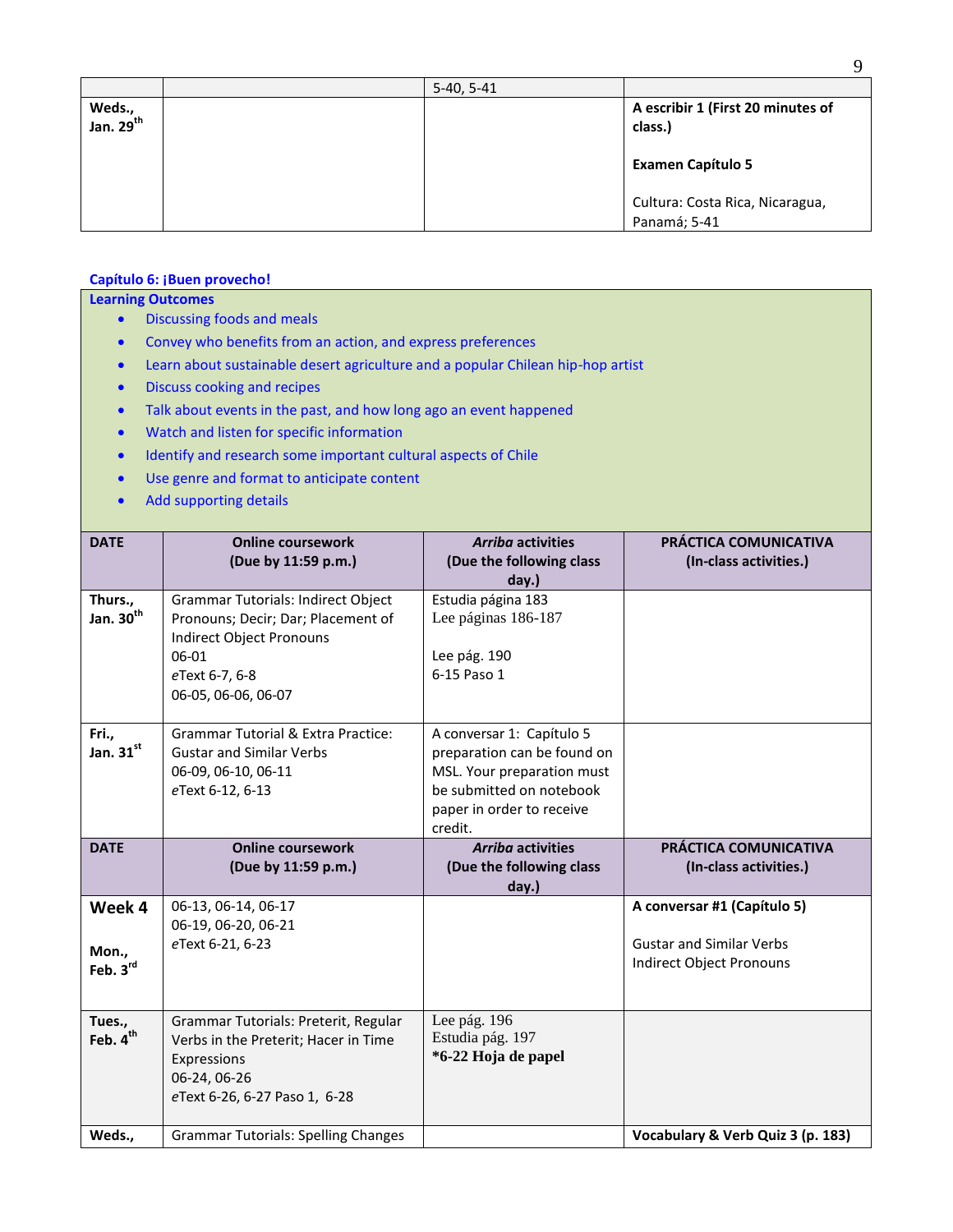| Feb. $5th$<br>Thurs.,                    | in the Preterit; Stem-Changes in the<br>Preterit; Preterit of -er and -ir verbs<br>Whose stem end in a vowel<br>06-28, 06-29, 06-30<br>eText 6-33, 6-34                                                                    | Lee págs. 200-201                                                                                                                                          | First 10 minutes of class.<br>A escribir 1 Revisions due<br><b>Participation Points 1</b> |
|------------------------------------------|----------------------------------------------------------------------------------------------------------------------------------------------------------------------------------------------------------------------------|------------------------------------------------------------------------------------------------------------------------------------------------------------|-------------------------------------------------------------------------------------------|
| Feb. 6 <sup>th</sup>                     |                                                                                                                                                                                                                            |                                                                                                                                                            |                                                                                           |
| Fri.,<br>Feb. 7 <sup>th</sup>            |                                                                                                                                                                                                                            |                                                                                                                                                            |                                                                                           |
| <b>DATE</b>                              | <b>Online coursework</b><br>(Due by 11:59 p.m.)                                                                                                                                                                            | <b>Arriba activities</b><br>(Due the following class<br>day.)                                                                                              | PRÁCTICA COMUNICATIVA<br>(In-class activities.)                                           |
| Week 5<br>Mon.,<br>Feb. 10 <sup>th</sup> | 06-32, 06-33<br>Extra Practice: Indirect Object<br>Pronouns; Decir; Dar; Placement of<br>Indirect Object Pronouns                                                                                                          |                                                                                                                                                            | Regular Verbs in the preterit<br>Hacer in Time Expressions                                |
| Tues.,<br>Feb. $11^{th}$                 |                                                                                                                                                                                                                            |                                                                                                                                                            |                                                                                           |
| Weds.,<br>Feb. 12 <sup>th</sup>          |                                                                                                                                                                                                                            |                                                                                                                                                            | <b>Vocabulary &amp; Verb (Preterit) Quiz 4</b><br>(p. 197) First 10 minutes of class.     |
|                                          |                                                                                                                                                                                                                            |                                                                                                                                                            | <b>Participation Points 2</b>                                                             |
| Thurs.,<br>Feb. 13 <sup>th</sup>         |                                                                                                                                                                                                                            | Práctica: Taller página 212,<br>6-48 Antes de escribir y Al<br>escribir (Preparation for A<br>escribir 2)                                                  |                                                                                           |
| Fri.,<br>Feb. 14 <sup>th</sup>           |                                                                                                                                                                                                                            |                                                                                                                                                            |                                                                                           |
| <b>DATE</b>                              | <b>Online coursework</b><br>(Due by 11:59 p.m.)                                                                                                                                                                            | <b>Arriba activities</b><br>(Due the following class<br>day.)                                                                                              | PRÁCTICA COMUNICATIVA<br>(In-class activities.)                                           |
| Week 6<br>Mon.,<br>Feb. 17 <sup>th</sup> | 06-39, 06-40 (Nuestro mundo:<br>Panoramas)<br>06-36, 06-37,06-38 (Chile)<br>eText 6-37, 6-38                                                                                                                               |                                                                                                                                                            | A escribir 2 (20 minutos)                                                                 |
| Tues.,<br>Feb. 18 <sup>th</sup>          | Extra Practice: Preterit, Regular Verbs<br>in the Preterit, Hacer in Time<br>Expressions, Spelling Changes in the<br>Preterit; Stem-Changes in the Preterit;<br>Preterit of -er and -ir verbs Whose<br>stem end in a vowel |                                                                                                                                                            |                                                                                           |
| Weds.,<br>Feb. 19 <sup>th</sup>          |                                                                                                                                                                                                                            | A conversar 2: Capítulo 6<br>preparation can be found on<br>MSL. Your preparation must<br>be submitted on notebook<br>paper in order to receive<br>credit. | Cultura: Chile<br><b>Participation Points 3</b>                                           |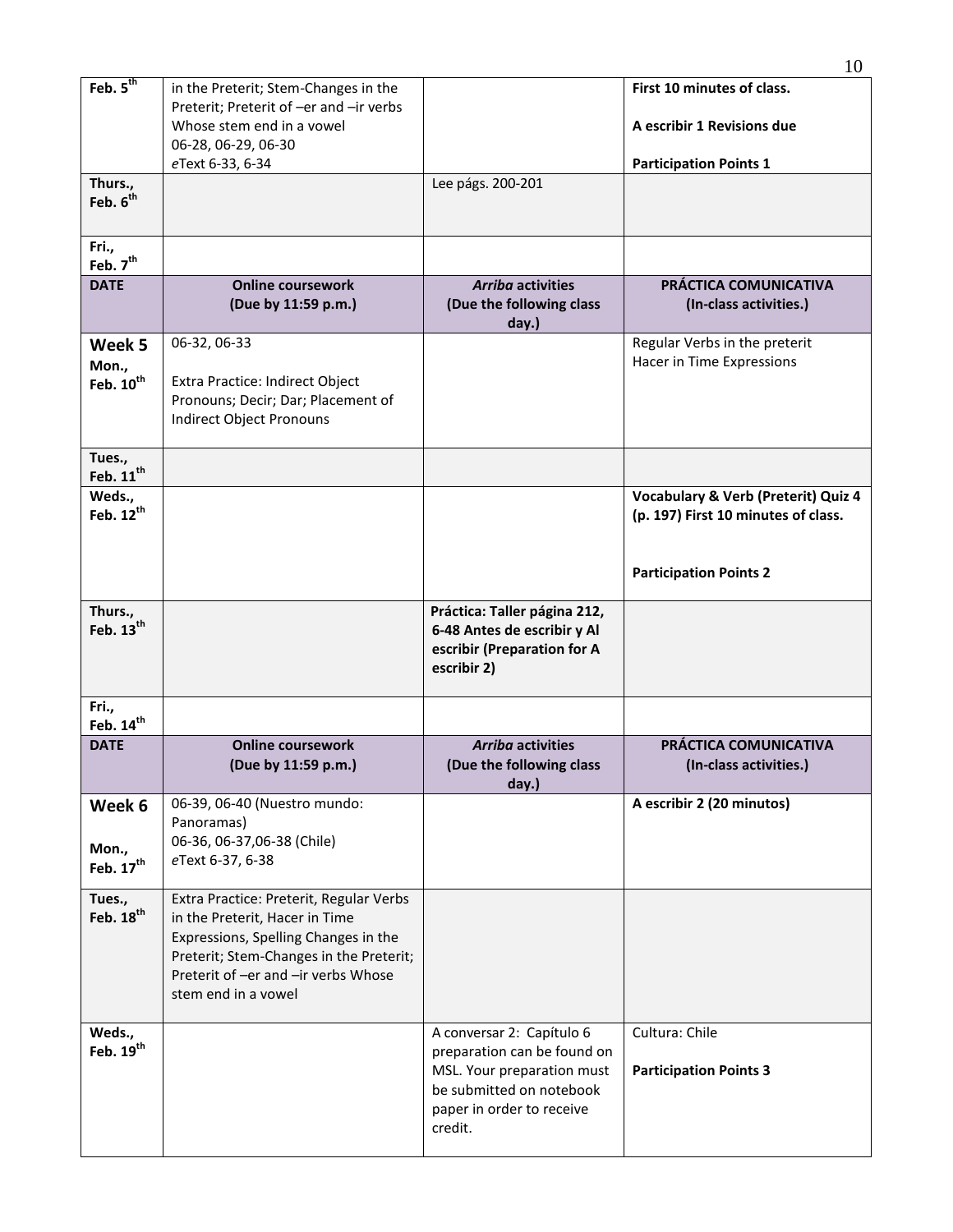| Thurs.,<br>Feb. 20 <sup>th</sup> |                                                 |                                                               |                                                           |
|----------------------------------|-------------------------------------------------|---------------------------------------------------------------|-----------------------------------------------------------|
| Fri.,<br>Feb. $21^{st}$          |                                                 |                                                               |                                                           |
| <b>DATE</b>                      | <b>Online coursework</b><br>(Due by 11:59 p.m.) | <b>Arriba activities</b><br>(Due the following class<br>day.) | PRÁCTICA COMUNICATIVA<br>(In-class activities.)           |
| Week 7<br>Mon.,<br>Feb. $24th$   |                                                 |                                                               | A conversar #2 (Capítulo 6)<br>A escribir 2 Revisions due |
| Tues.,<br>Feb. $25^{\text{th}}$  |                                                 |                                                               |                                                           |

**Capítulo 7: ¡A divertirnos!**

- Talk about your free time, and make plans to do something
- Report past activities, indefinite things, and contrasting ideas
- Read about Wi-Fi parks in Cuba and a world-famous Dominican artist
- Discuss sports you watch and those in which you participate
- Talk about other activities in the past, and take shortcuts in conversation
- Listen and watch for purpose
- Identify and research some important cultural aspects of Cuba, Puerto Rico, and the Dominican Republic
- Deal with unknown words
- Use transitional expressions

| <b>DATE</b>           | <b>Online coursework</b>                      | <b>Arriba activities</b> | PRÁCTICA COMUNICATIVA    |
|-----------------------|-----------------------------------------------|--------------------------|--------------------------|
|                       | (Due by 11:59 p.m.)                           | (Due the following class | (In-class activities.)   |
|                       |                                               | day.)                    |                          |
| Weds.,                |                                               |                          | <b>Examen Capítulo 6</b> |
| Feb. 26 <sup>th</sup> |                                               |                          |                          |
|                       |                                               |                          | Begin Chapter 7          |
| Thurs.,               | 07-01, 07-02, 07-03                           | Lee página 216           |                          |
| Feb. 27 <sup>th</sup> | eText 7-1, 7-4                                | Estudia 217              |                          |
|                       |                                               |                          |                          |
|                       | <b>Grammar Tutorials: Preterit Forms of</b>   | Lee página 220-221       |                          |
|                       | Ser and Ir; Preterit Forms of Estar and       |                          |                          |
|                       | Tener; Preterit Forms of Dar and Ver          |                          |                          |
|                       | eText 7-7, 7-8 Paso 1                         |                          |                          |
|                       | 07-05, 07-06                                  |                          |                          |
|                       |                                               |                          |                          |
| Fri.,<br>Feb. $28th$  |                                               |                          |                          |
| <b>DATE</b>           | <b>Online coursework</b>                      | <b>Arriba activities</b> | PRÁCTICA COMUNICATIVA    |
|                       |                                               |                          |                          |
|                       | (Due by 11:59 p.m.)                           | (Due the following class | (In-class activities.)   |
|                       | Grammar Tutorials: Indefinite and             | day.)                    | Vocabulario              |
| Week 8                | Negative Expressions; Uses and                |                          | El pretérito             |
|                       | Placement of Negative Expressions             |                          |                          |
| Mon.,                 | $07-09$                                       |                          | $7 - 10$                 |
| March 2nd             | eText 7-11, 7-12                              |                          |                          |
| Tues.,                | <b>Grammar Tutorial &amp; Extra Practice:</b> | Lee pág. 223             |                          |
| March 3rd             | Use of pero or sino (que)                     |                          |                          |
|                       | 07-13, 07-14                                  | Lee 7-16                 |                          |
|                       | eText 7-14                                    |                          |                          |
|                       | 07-22, 07-24                                  |                          |                          |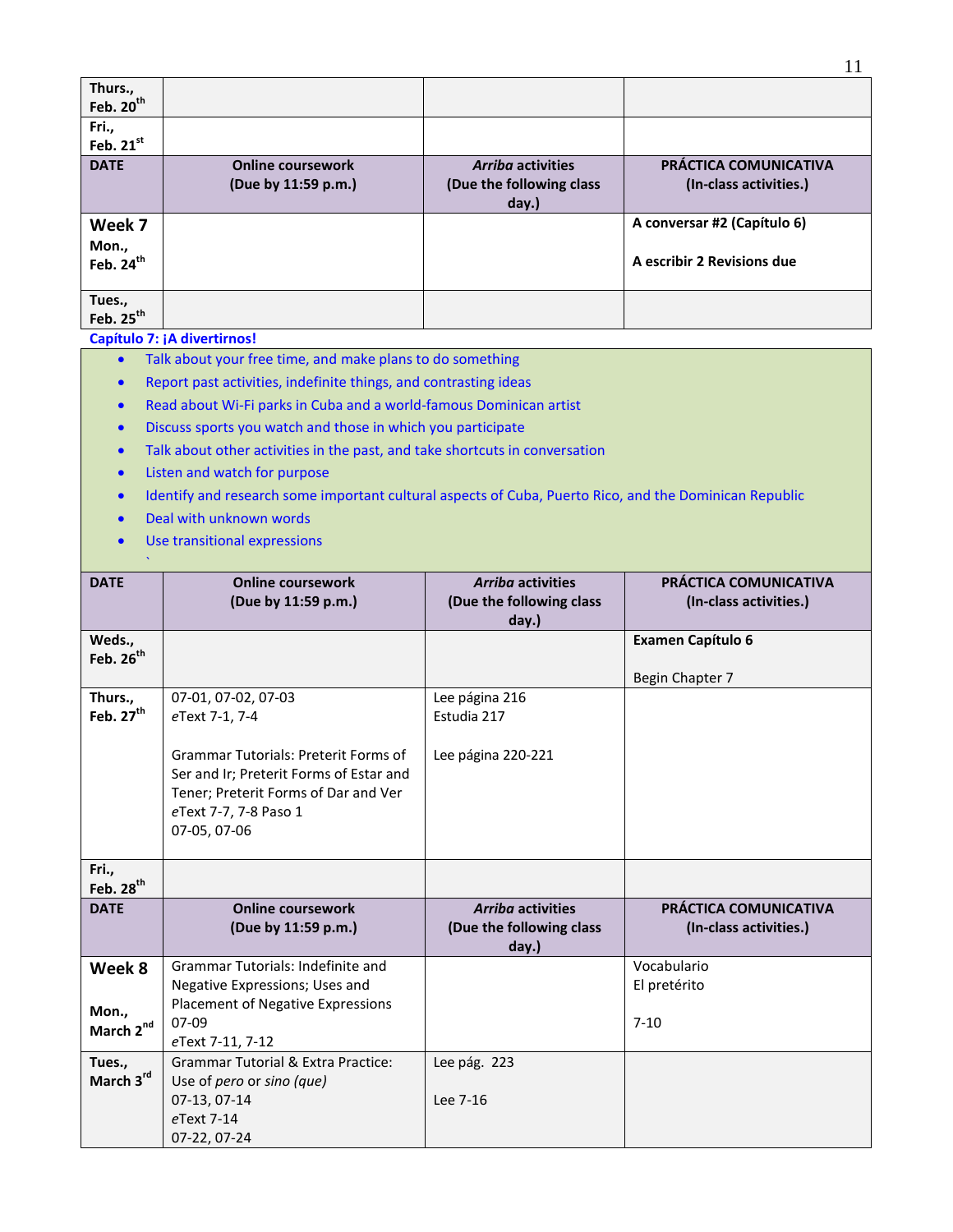|                                                            | eText 7-22 Paso 1, 7-23                                                                                                                                                              |                                                                                                                                                                |                                                                                                                                        |
|------------------------------------------------------------|--------------------------------------------------------------------------------------------------------------------------------------------------------------------------------------|----------------------------------------------------------------------------------------------------------------------------------------------------------------|----------------------------------------------------------------------------------------------------------------------------------------|
| Weds.,<br>March $\boldsymbol{4}^{\text{th}}$               |                                                                                                                                                                                      |                                                                                                                                                                | <b>Vocabulary &amp; Verb (Preterit) Quiz 5</b><br>(p. 217 & 220) First 10 minutes of<br>class.<br><b>Participation Points 4</b>        |
| Thurs.,<br>March 5 <sup>th</sup>                           | Grammar Tutorials: Irregular Preterit<br>Forms; Verbs with Different Meanings<br>in Preterit/Present Tense<br>07-28, 07-29, 07-30, 07-31<br>eText 7-28                               | Estudia pág. 231<br>Lee pág. 230                                                                                                                               |                                                                                                                                        |
| Fri.,<br>March 6 <sup>th</sup>                             |                                                                                                                                                                                      | Lee págs. 234-235<br>*7-26 Paso 1; Paso 2 Hoja<br>de papel (Answer with<br>complete sentences.)<br>*7-27 Hoja de papel<br>(Answer with complete<br>sentences.) |                                                                                                                                        |
| <b>DATE</b>                                                | <b>Online coursework</b><br>(Due by 11:59 p.m.)                                                                                                                                      | <b>Arriba activities</b><br>(Due the following class<br>day.)                                                                                                  | PRÁCTICA COMUNICATIVA<br>(In-class activities.)                                                                                        |
| Week 9                                                     |                                                                                                                                                                                      |                                                                                                                                                                | El pretérito-irregular                                                                                                                 |
| Mon.,<br>March 9 <sup>th</sup>                             |                                                                                                                                                                                      |                                                                                                                                                                |                                                                                                                                        |
| Tues.,<br><b>March</b><br>$10^{\text{th}}$                 | 07-36; 07-37<br><b>Grammar Tutorial &amp; Extra Practice:</b><br>Order and Placement of Direct and<br>Indirect Object Pronouns used<br>Together<br>07-32; 07-34; 07-35<br>eText 7-30 |                                                                                                                                                                |                                                                                                                                        |
| Weds.,<br><b>March</b><br>$11^{th}$                        |                                                                                                                                                                                      |                                                                                                                                                                | <b>Vocabulary &amp; Verb (Preterit) Quiz 6</b><br>(p. 231) First 10 minutes of class.<br>El pretérito<br><b>Participation Points 5</b> |
| Thurs.,<br>March<br>$12^{th}$                              |                                                                                                                                                                                      | Práctica: Taller página 246,<br>7-48 Antes de escribir y Al<br>escribir (Preparation for A<br>escribir 3)                                                      |                                                                                                                                        |
| Fri.,<br>March<br>$13^{th}$                                |                                                                                                                                                                                      |                                                                                                                                                                |                                                                                                                                        |
| Mon.,<br>March<br>$16^{th} -$<br>March<br>20 <sup>th</sup> | <b>SPRING BREAK</b>                                                                                                                                                                  | <b>SPRING BREAK</b>                                                                                                                                            | <b>SPRING BREAK</b>                                                                                                                    |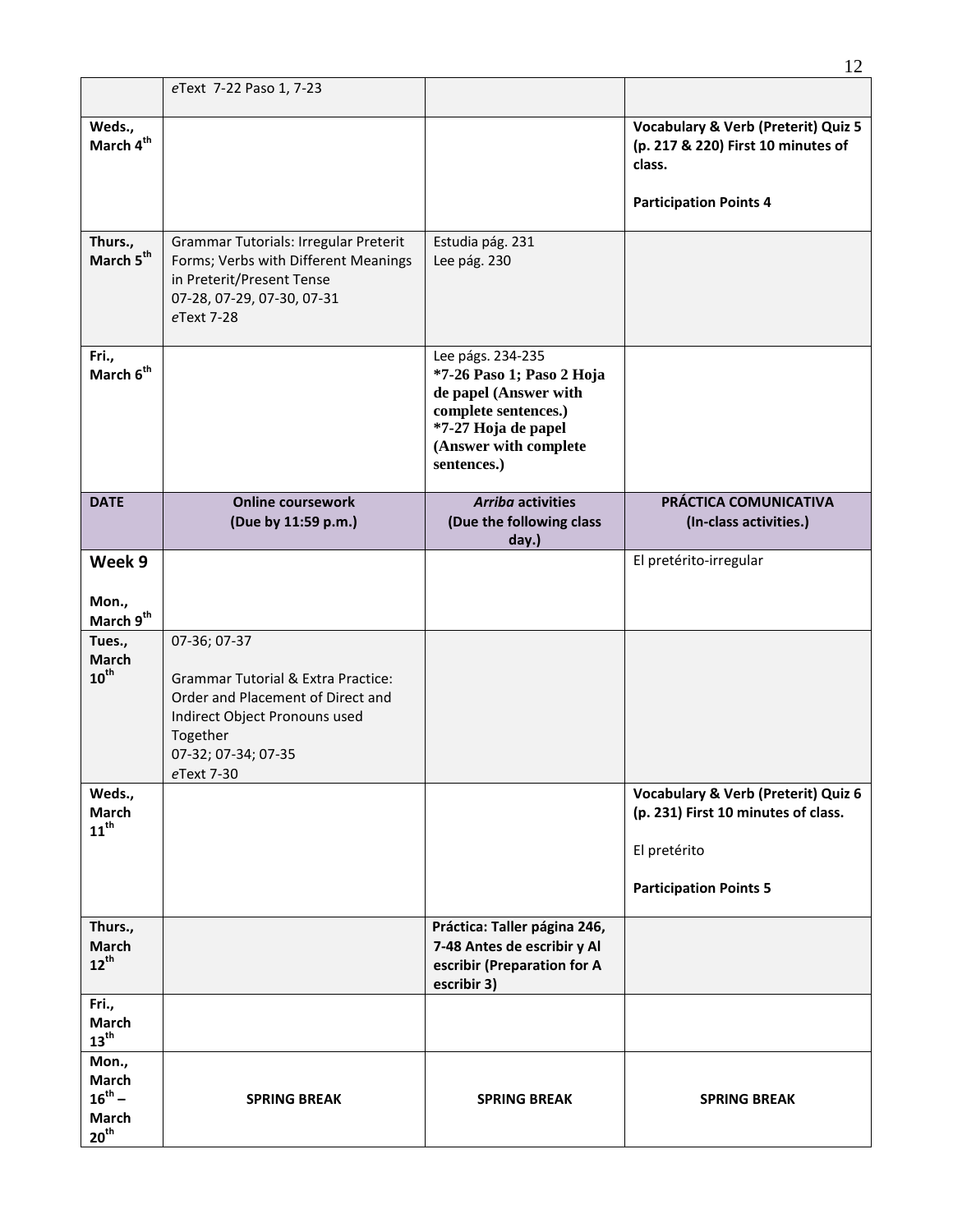| <b>DATE</b>                                | <b>Online coursework</b><br>(Due by 11:59 p.m.)                                                                                                                                                                  | <b>Arriba activities</b><br>(Due the following class<br>day.)                                                                                              | PRÁCTICA COMUNICATIVA<br>(In-class activities.)                                          |
|--------------------------------------------|------------------------------------------------------------------------------------------------------------------------------------------------------------------------------------------------------------------|------------------------------------------------------------------------------------------------------------------------------------------------------------|------------------------------------------------------------------------------------------|
| <b>Week</b>                                |                                                                                                                                                                                                                  |                                                                                                                                                            | A escribir 3 (20 minutos)                                                                |
| 10                                         |                                                                                                                                                                                                                  |                                                                                                                                                            | 7-31 Pasos 1 y 2; 7-32                                                                   |
| Mon.,<br>March<br>23 <sup>rd</sup>         |                                                                                                                                                                                                                  |                                                                                                                                                            |                                                                                          |
| Tues.,<br><b>March</b><br>24 <sup>th</sup> | Extra Practice: Preterit Forms of Ser<br>and Ir; Preterit Forms of Estar and<br>Tener; Preterit Forms of Dar and Ver;<br>Irregular Preterit Forms; Verbs with<br>Different Meanings in Preterit/Present<br>Tense | Lee pág. 120 Capítulo 4<br>Lee pág. 237                                                                                                                    |                                                                                          |
| Weds.,<br>March<br>25 <sup>th</sup>        |                                                                                                                                                                                                                  | A conversar 3: Capítulo 7<br>preparation can be found on<br>MSL. Your preparation must<br>be submitted on notebook<br>paper in order to receive<br>credit. | Double Object Pronouns<br><b>Participation Points 6</b>                                  |
| Thurs.,<br><b>March</b><br>$26^{th}$       |                                                                                                                                                                                                                  |                                                                                                                                                            |                                                                                          |
| Fri.,<br>March<br>27 <sup>th</sup>         |                                                                                                                                                                                                                  |                                                                                                                                                            |                                                                                          |
| <b>DATE</b>                                | <b>Online coursework</b><br>(Due by 11:59 p.m.)                                                                                                                                                                  | <b>Arriba activities</b><br>(Due the following class<br>day.)                                                                                              | PRÁCTICA COMUNICATIVA<br>(In-class activities.)                                          |
| <b>Week</b>                                |                                                                                                                                                                                                                  |                                                                                                                                                            | A conversar #3 (Capítulo 7)                                                              |
| 11                                         |                                                                                                                                                                                                                  |                                                                                                                                                            | A escribir 3 Revisions due                                                               |
| Mon.,<br>March<br>30 <sup>th</sup>         |                                                                                                                                                                                                                  |                                                                                                                                                            |                                                                                          |
| Tues.,<br>March<br>$31^{st}$               | 7-40, 7-41, 7-42 (Club cultural: Cuba:<br>La influencia africana)<br>eText 7-37<br>07-43, 07-44 (Nuestro mundo:<br>Panoramas)                                                                                    |                                                                                                                                                            |                                                                                          |
| Weds.,                                     |                                                                                                                                                                                                                  |                                                                                                                                                            | <b>Examen Capítulo 7</b>                                                                 |
| April 1st                                  |                                                                                                                                                                                                                  |                                                                                                                                                            | Cultura: Cuba, Puerto Rico y la<br>República Dominicana<br><b>Participation Points 7</b> |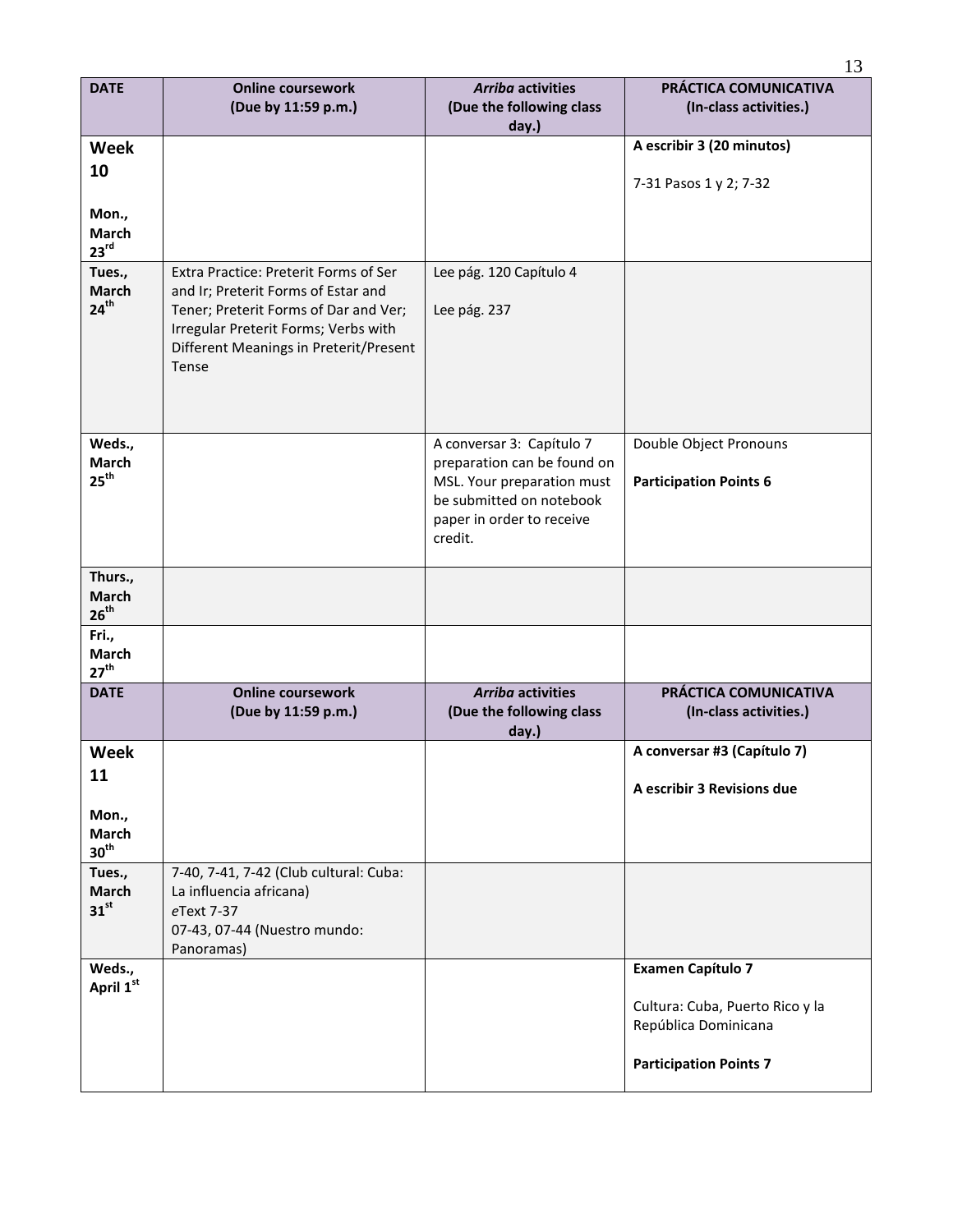- Talk about clothes and shopping at a department store
- Describe and narrate in the past, and put things in order
- Learn about shopping in Peru and traditional Andean music
- Shop for personal care products and jewelry
- Narrate in the past, and talk about what people say and believe
- Use images to support narration
- Identify and research some important cultural aspects of Peru and Ecuador
- Step into a character
- Use conventions of storytelling

| <b>DATE</b>                                         | <b>Online coursework</b><br>(Due by 11:59 p.m.)                                                                                                                                 | <b>Arriba activities</b><br>(Due the following class<br>day.)                                                                               | PRÁCTICA COMUNICATIVA<br>(In-class activities.)                                                                                                                           |
|-----------------------------------------------------|---------------------------------------------------------------------------------------------------------------------------------------------------------------------------------|---------------------------------------------------------------------------------------------------------------------------------------------|---------------------------------------------------------------------------------------------------------------------------------------------------------------------------|
| Thurs.,<br>April 2nd                                | 08-01, 08-02, 08-03<br>eText 8-2<br>Grammar Tutorials: Imperfect of<br>Regular Verbs; Imperfect of Irregular<br>Verbs; Use of the Imperfect<br>08-05, 08-06, 08-07<br>eText 8-5 | Lee pág. 250<br>Estudia pág. 251<br>Lee pág. 254-255<br>*8-6 Paso 1. Paso 2 Hoja de<br>papel (Answer with<br>complete sentences.)           |                                                                                                                                                                           |
| Fri.,<br>April 3rd                                  | <b>Grammar Tutorials: Ordinal Numbers</b><br>08-09, 08-10, 08-11<br>08-18, 08-19, 08-20                                                                                         | Lee pág. 258<br>Lee 8-12, pág. 260                                                                                                          |                                                                                                                                                                           |
| <b>DATE</b>                                         | <b>Online coursework</b><br>(Due by 11:59 p.m.)                                                                                                                                 | <b>Arriba activities</b><br>(Due the following class<br>day.)                                                                               | PRÁCTICA COMUNICATIVA<br>(In-class activities.)                                                                                                                           |
| <b>Week</b><br>12<br>Mon.,<br>April 6 <sup>th</sup> | <b>Grammar Tutorial &amp; Extra Practice:</b><br>Summary of Uses Preterit and<br>Imperfect<br>08-24, 08-25, 08-26<br>eText 8-17, 8-18                                           |                                                                                                                                             | <b>Vocabulary &amp; Verb</b><br>(Preterit\Imperfect) Quiz 7 (p. 251<br>& 254) First 10 minutes of class.<br>Vocabulario<br>El imperfecto<br>Números ordinales<br>$8 - 13$ |
| Tues.,<br>April 7 <sup>th</sup>                     | Extra Practice: Imperfect of Regular<br>Verbs; Imperfect of Irregular Verbs;<br>Use of the Imperfect                                                                            | Lee pág. 262<br>Estudia pág. 263<br>Lee págs. 267-268<br>8-22 Paso 1;<br>*8-22 Paso 2 Hoja de papel<br>(Answer with complete<br>sentences.) |                                                                                                                                                                           |
| Weds.,<br>April 8 <sup>th</sup>                     |                                                                                                                                                                                 |                                                                                                                                             | Verb Quiz (Preterit\Imperfect)<br>First 10 minutes of class.<br>El imperfecto v. pretérito<br>8-22, 8-24                                                                  |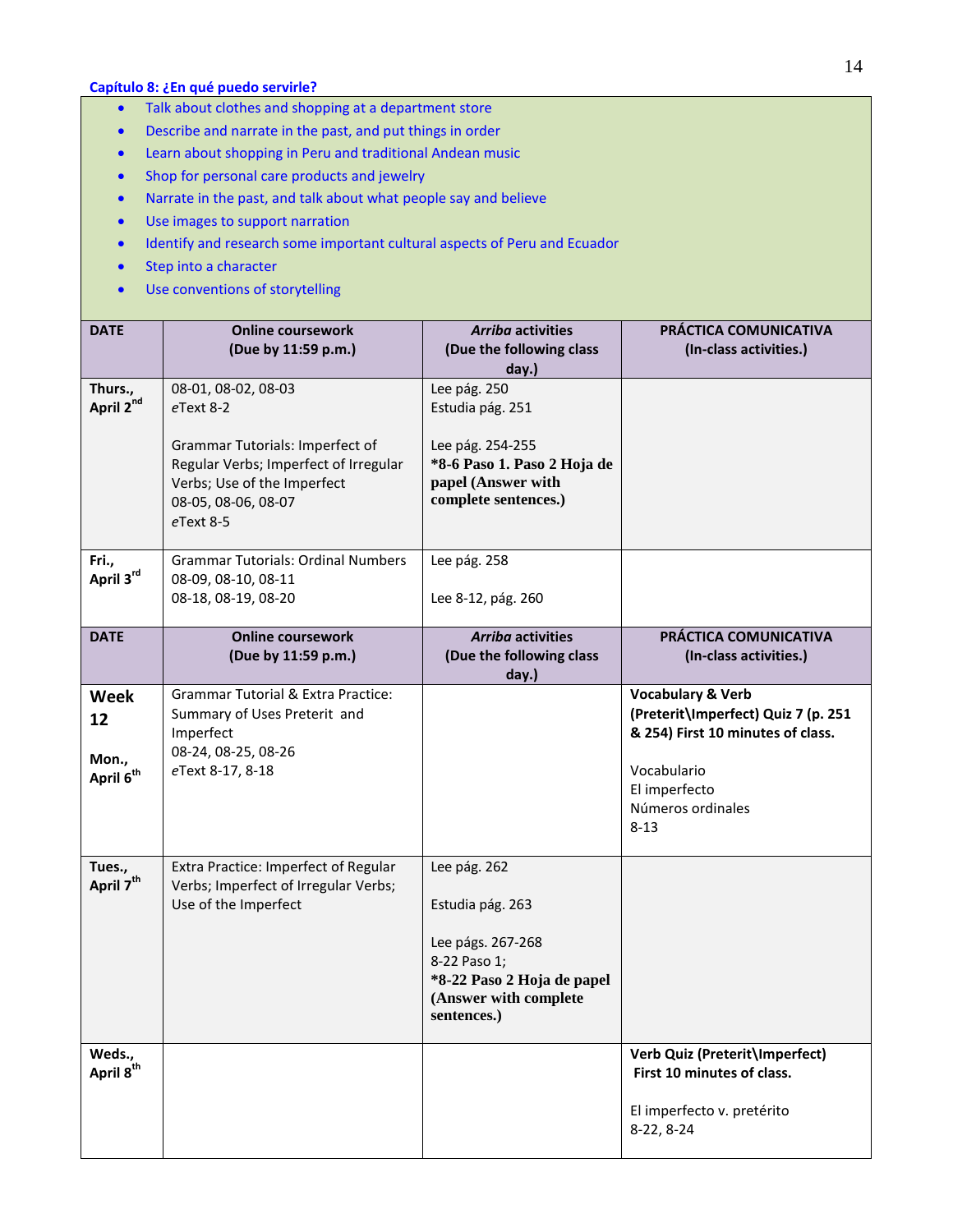|                                   |                                                                                                 |                                                                                                                                                            | <b>Participation Points 8</b>                   |
|-----------------------------------|-------------------------------------------------------------------------------------------------|------------------------------------------------------------------------------------------------------------------------------------------------------------|-------------------------------------------------|
| Thurs.,<br>April 9 <sup>th</sup>  |                                                                                                 |                                                                                                                                                            |                                                 |
| Fri.,<br>April 10 <sup>th</sup>   |                                                                                                 |                                                                                                                                                            |                                                 |
| <b>DATE</b>                       | <b>Online coursework</b><br>(Due by 11:59 p.m.)                                                 | <b>Arriba activities</b><br>(Due the following class<br>day.)                                                                                              | PRÁCTICA COMUNICATIVA<br>(In-class activities.) |
| Week<br>13<br>Mon.,               | <b>EASTER BREAK</b>                                                                             | <b>EASTER BREAK</b>                                                                                                                                        | <b>EASTER BREAK</b>                             |
| April 13 <sup>th</sup>            |                                                                                                 |                                                                                                                                                            |                                                 |
| Tues.,<br>April 14 <sup>th</sup>  | Grammar Tutorials: Impersonal se;<br>Passive Voice with se<br>08-28, 08-29, 08-30<br>eText 8-26 | A conversar 4: Capítulo 8<br>preparation can be found on<br>MSL. Your preparation must<br>be submitted on notebook<br>paper in order to receive<br>credit. |                                                 |
| Weds.,                            |                                                                                                 |                                                                                                                                                            | A conversar #4 (Capítulo 8)                     |
| April 15 <sup>th</sup>            |                                                                                                 |                                                                                                                                                            | <b>Participation Points 9</b>                   |
| Thurs.,<br>April 16 <sup>th</sup> | Extra Practice: Impersonal se; Passive<br>Voice with se                                         | Lee págs. 271-272<br>Impersonal and passive se                                                                                                             |                                                 |
|                                   | 08-12, 08-13, 08-32, 08-33                                                                      | 8-27 Paso 1;<br>*8-27 Paso 2 Hoja de papel<br>(Answer with complete<br>sentences.)                                                                         |                                                 |
| Fri.,<br>April 17 <sup>th</sup>   | 08-36, 08-37, 08-38 (Club cultural)<br>eText 8-31, 8-32, 8-33, 8-35                             |                                                                                                                                                            |                                                 |
|                                   | 08-39, 08-40 (Nuestro mundo:<br>Panoramas)                                                      |                                                                                                                                                            |                                                 |
| <b>DATE</b>                       | <b>Online coursework</b><br>(Due by 11:59 p.m.)                                                 | <b>Arriba activities</b><br>(Due the following class<br>day.)                                                                                              | PRÁCTICA COMUNICATIVA<br>(In-class activities.) |
| <b>Week</b>                       |                                                                                                 |                                                                                                                                                            | Impersonal and passive se                       |
| 14<br>Mon.,                       |                                                                                                 |                                                                                                                                                            | Cultura: Perú y Ecuador, Machu<br>Picchu        |
| April 20 <sup>th</sup><br>Tues.,  |                                                                                                 |                                                                                                                                                            |                                                 |
| April 21st<br>Weds.,              |                                                                                                 |                                                                                                                                                            | Impersonal and passive se                       |
| April 22nd                        |                                                                                                 |                                                                                                                                                            | Imperfecto vs. Pretérito                        |
| Thurs.,                           |                                                                                                 |                                                                                                                                                            |                                                 |